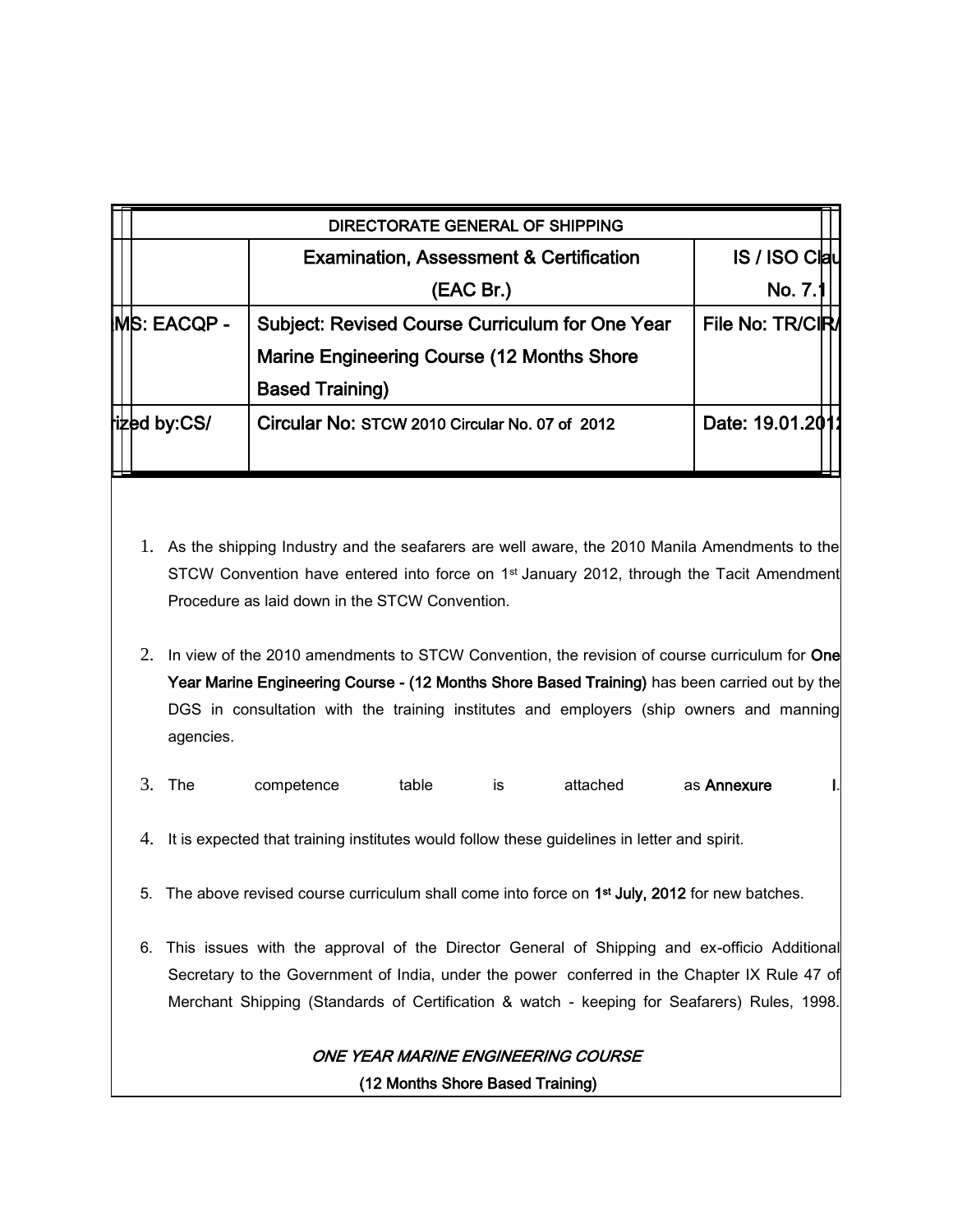#### 1. Basic Details of the course

## .1 Aims

 This course covers education and training which meets or exceeds the level of knowledge and competence specified in Table A-III/1 as per the requirements of 2010 STCW Convention Chapter III, Section A-III/1.

## .2 Course objective

The objective of this course is to impart training with background knowledge and practical work to enable them to be competent to carry out the engineering watch keeping duties safely.

In addition certain competencies of Section A-III/2 are also imparted with an aim for making quality Marine Engineers.

## 2. Course Duration

Total teaching hours for One Year Marine Engineering Course - (12 Months Shore Based Training) is 1798 Hours.

#### 3. Evaluation and Certification

Periodic evaluation shall be carried out by the institutes conducting the course. The performance evaluation system employed should be designed to match the objectives of the curriculum, which is to develop both theoretical knowledge and practical skills as well as inculcate various other qualities like team spirit and leadership qualities.

#### 4. One Year Marine Engineering Course - (12 Months Shore Based Training).

The course outline and syllabus for One Year Marine Engineering Course - (12 Months Shore Based Training) as per amendments made to STCW 95 has been developed and is attached as Annexure- I & Annexure-II respectively. While developing the course outline & syllabus due weightage has been given to the already existing competence & knowledge of these candidates basis the entry level being of graduate engineers from mechanical stream who would have already during the course of the engineering degree gathered the knowledge, understanding & proficiency of certain competencies under STCW 2010.

## 3. Transitional provision

Even though the new amendments require candidates starting their Pre Sea courses from 1st July 2013 to conform to the new amendments, this administration has decided as a proactive measure, that candidates starting their Pre-Sea courses after 1<sup>st</sup> July 2012 will pursue the course wherein amendments of the STCW 2010 have been incorporated.